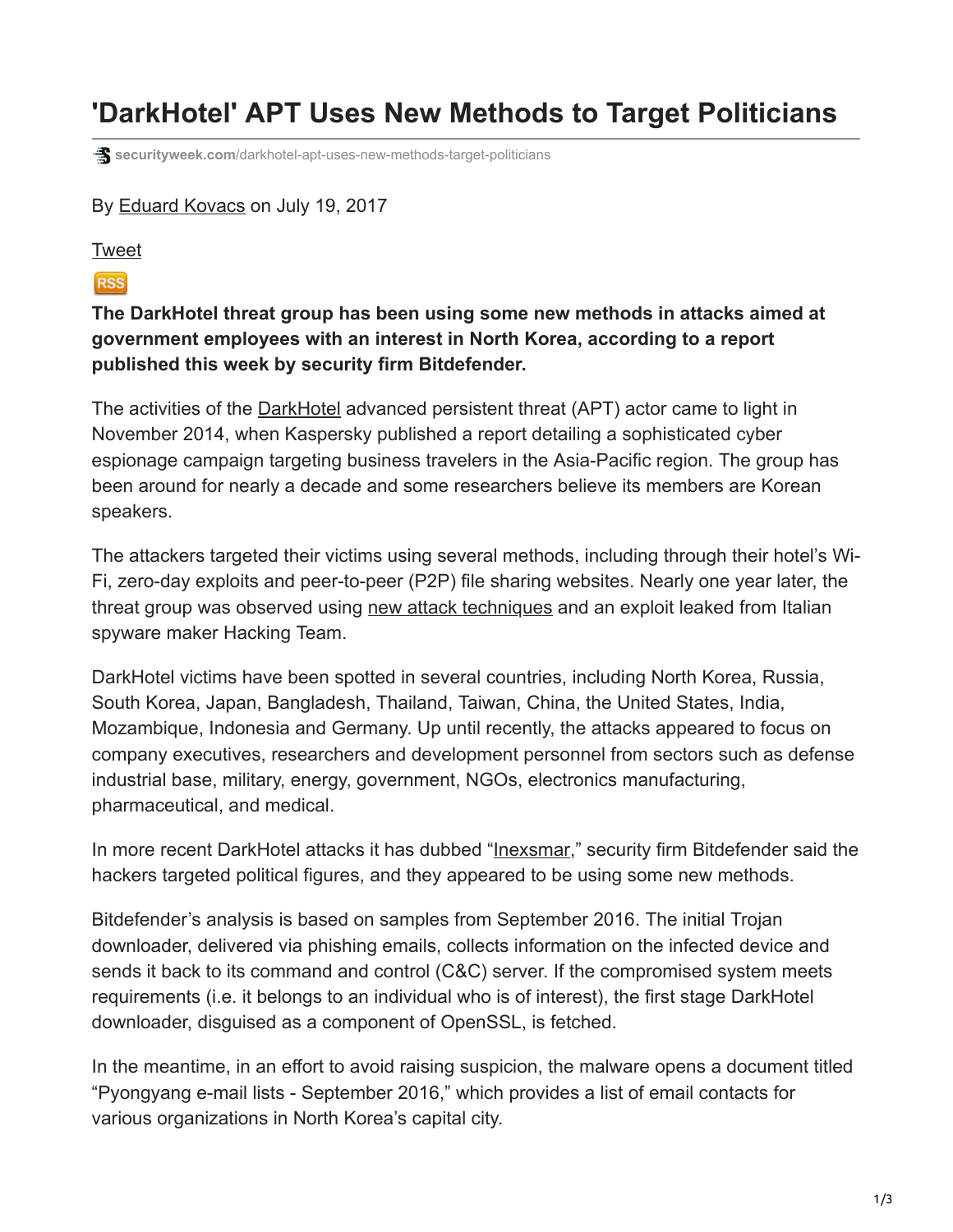If the system profile does not match what the attackers are looking for, the C&C server returns a "fail" string and the attack stops. If the attack continues, a second payload is retrieved.

When Bitdefender analyzed the malware samples, the C&C server was offline, making it impossible to know exactly who the victims were and how much damage was caused. However, Bitdefender's Bogdan Botezatu told *SecurityWeek* that, based on the structure of the phishing message, the intended targets are most likely individuals working for governments or state institutions who have an interest in the political situation in North Korea.

Experts believe that the use of social engineering and a multi-stage downloader is an improvement compared to the direct use of exploits as it gives the attackers more flexibility in malware distribution and ensures that the Trojan remains up to date.

**Related:**[Jaku Botnet - Active Operation With Possible Links to Darkhotel APT Group](https://www.securityweek.com/jaku-botnet-active-operation-possibly-controlled-darkhotel-apt-group)

**[Tweet](https://twitter.com/share)** 



Eduard Kovacs ([@EduardKovacs\)](https://twitter.com/EduardKovacs) is a contributing editor at SecurityWeek. He worked as a high school IT teacher for two years before starting a career in journalism as Softpedia's security news reporter. Eduard holds a bachelor's degree in industrial informatics and a master's degree in computer techniques applied in electrical engineering. Previous Columns by Eduard Kovacs:

[Exploitation of VMware Vulnerability Imminent Following Release of PoC](https://www.securityweek.com/exploitation-vmware-vulnerability-imminent-following-release-poc) [FBI: Higher Education Credentials Sold on Cybercrime Forums](https://www.securityweek.com/fbi-higher-education-credentials-sold-cybercrime-forums) [Google Announces New Chrome and Chrome OS Security Features for Enterprises](https://www.securityweek.com/google-announces-new-chrome-and-chrome-os-security-features-enterprises) [Cloud Security Firm Lacework Lays Off 20% of Workforce](https://www.securityweek.com/cloud-security-firm-lacework-lays-20-workforce)

[VMware to Absorb Broadcom Security Solutions Following \\$61 Billion Deal](https://www.securityweek.com/vmware-absorb-broadcom-security-solutions-following-61-billion-deal)

[2022 CISO Forum: September 13-14 - A Virtual Event](http://www.cisoforum.com/)

[2022 Singapore/APAC ICS Cyber Security Conference\]](http://www.icscybersecurityconference.com/singapore)

[Virtual Event Series - Security Summit Online Events by SecurityWeek](https://www.securitysummits.com/)

[2022 ICS Cyber Security Conference | USA \[Hybrid: Oct. 24-27\]](http://www.icscybersecurityconference.com/)

sponsored links

**Tags:**